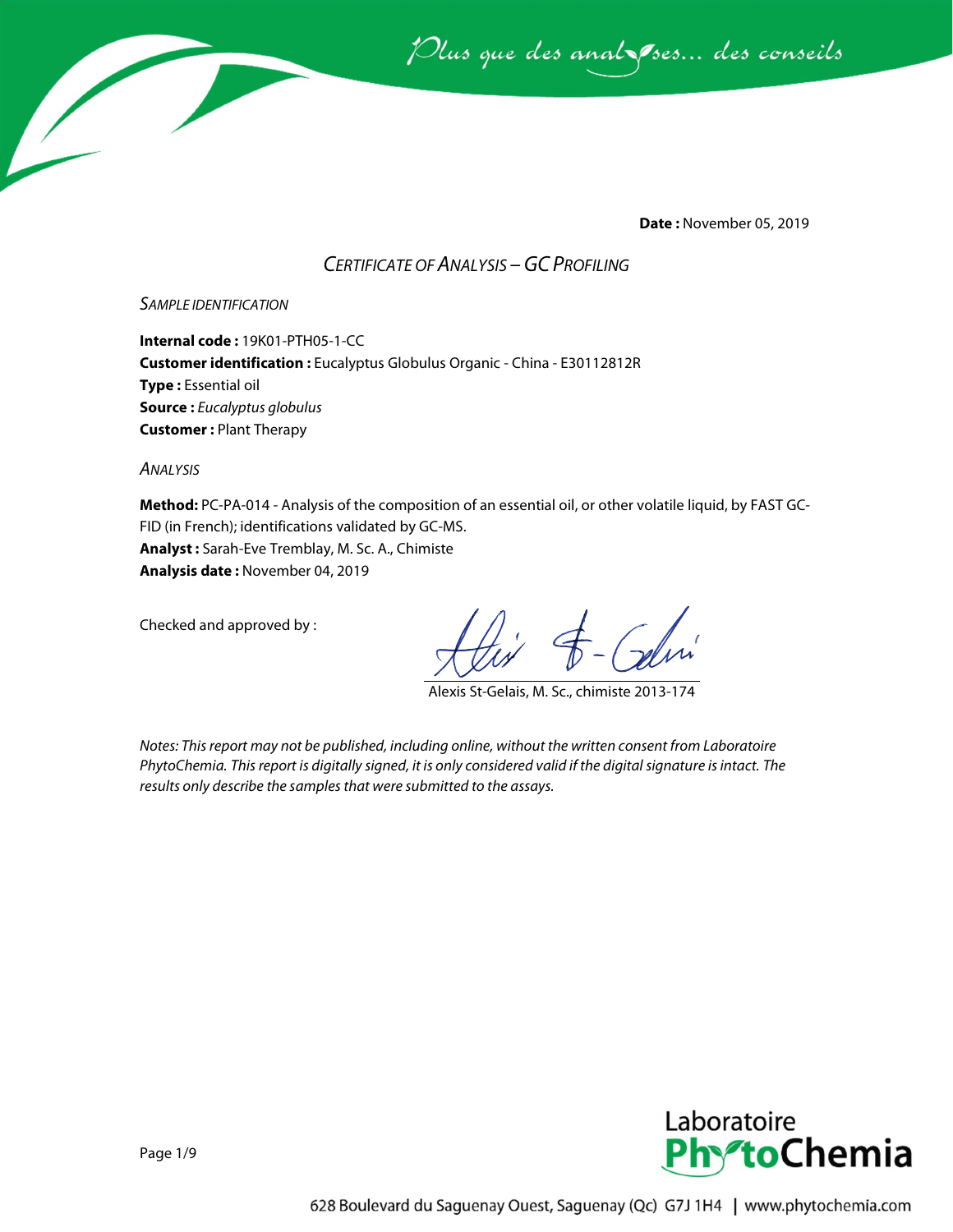#### *PHYSICOCHEMICAL DATA*

#### **Physical aspect:** Clear liquid **Refractive index:** 1.4606 ± 0.0003 (20 °C)

### *ISO770:2002 - RECTIFIED OIL OF EUCALYPTUS GLOBULUS (80-85%)*

| Compound                | <b>Min.</b> % | Max. % | Observed %   | <b>Complies?</b> |
|-------------------------|---------------|--------|--------------|------------------|
| Globulol                |               | 0.05   | 0            | <b>No</b>        |
| Aromadendrene           | tr            | 1.00   | 0.02         | Yes              |
| trans-Pinocarveol       | tr            | 3.00   | $\mathbf{0}$ | Yes              |
| para-Cymene             |               | Λ      | 3            | Yes              |
| 1,8-Cineole             | 80            |        | 81           | <b>Yes</b>       |
| Limonene                | 4             | 15     | 6            | Yes              |
| a-Phellandrene          | 0.1           | 1.0    | 1.0          | Yes              |
| α-Pinene                |               | 10     |              | Yes              |
| <b>Refractive index</b> | 1.4580        | 1.4650 | 1.4606       | Yes              |

## *CONCLUSION*

No adulterant, contaminant or diluent has been detected using this method. The oil complies with the ISO standard for rectified eucalyptus oil, 80-85% 1,8-cineole.

**PhytoChemia**<br>*PhytoChemia*<br>*Plus que des analyses... des conseils*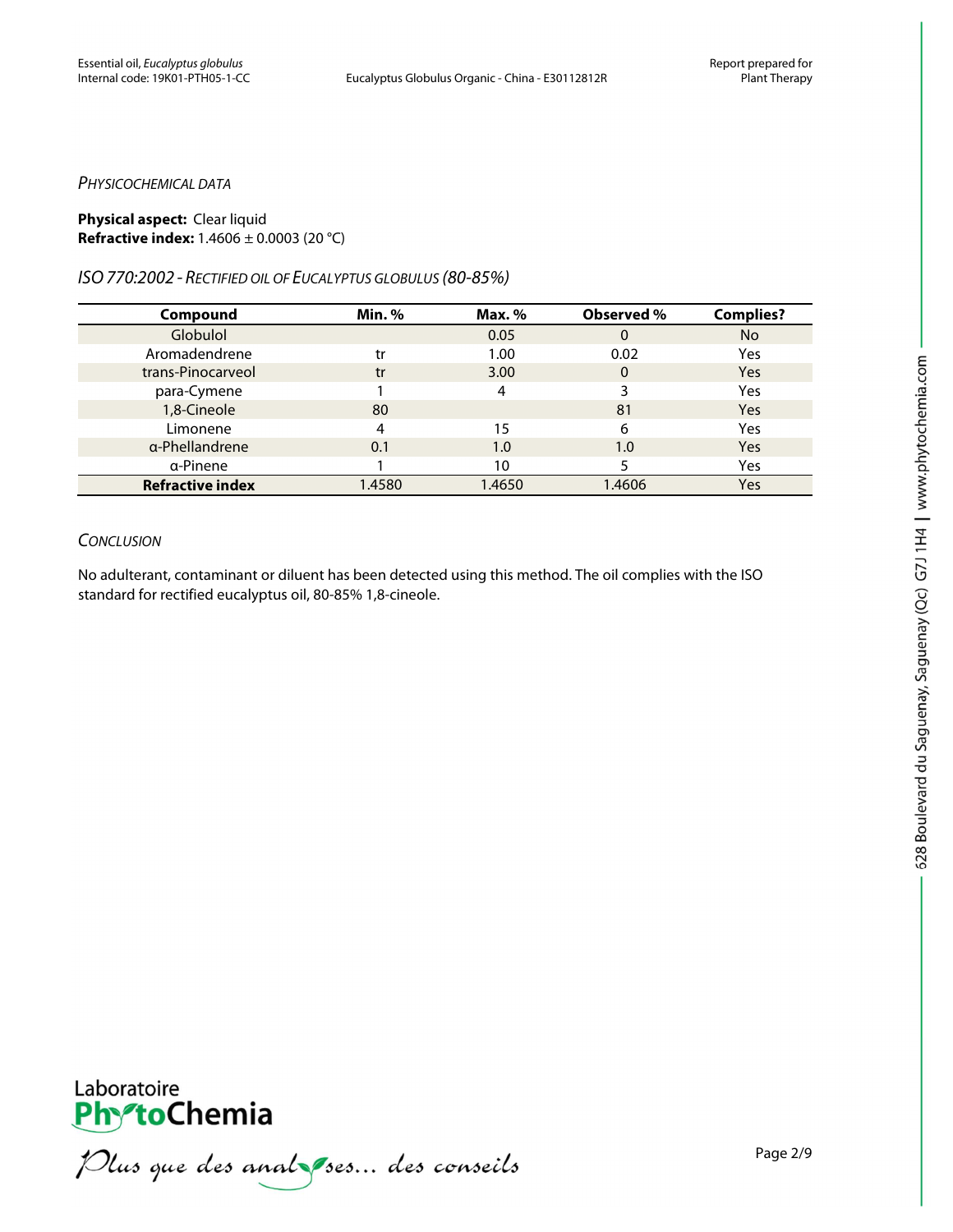#### *ANALYSIS SUMMARY – CONSOLIDATED CONTENTS*

New readers of similar reports are encouraged to read table footnotes at least once.

| Identification              | $\%$  | Classe                 |
|-----------------------------|-------|------------------------|
| Isovaleral                  | tr    | Aliphatic aldehyde     |
| 2-Methylbutanol             | 0.01  | Aliphatic alcohol      |
| <b>Toluene</b>              | tr    | Simple phenolic        |
| Tricyclene                  | 0.01  | Monoterpene            |
| a-Thujene                   | 0.03  | Monoterpene            |
| a-Pinene                    | 4.58  | Monoterpene            |
| a-Fenchene                  | 0.01  | Monoterpene            |
| Camphene                    | 0.02  | Monoterpene            |
| Thuja-2,4(10)-diene         | 0.01  | Monoterpene            |
| β-Pinene                    | 0.29  | Monoterpene            |
| Sabinene                    | tr    | Monoterpene            |
| Octen-3-ol                  | tr    | Aliphatic alcohol      |
| trans-para-Menthane         | tr    | Monoterpene            |
| trans-meta-Mentha-2,8-diene | 0.01  | Monoterpene            |
| <b>Myrcene</b>              | 0.55  | Monoterpene            |
| Pseudolimonene              | 0.03  | Monoterpene            |
| a-Phellandrene              | 0.95  | Monoterpene            |
| $\Delta$ 3-Carene           | 0.02  | Monoterpene            |
| a-Terpinene                 | 0.19  | Monoterpene            |
| para-Cymene                 | 3.41  | Monoterpene            |
| Limonene                    | 6.27  | Monoterpene            |
| 1,8-Cineole                 | 80.78 | Monoterpenic ether     |
| $(Z)$ - $\beta$ -Ocimene    | 0.06  | Monoterpene            |
| $(E)-\beta$ -Ocimene        | 0.02  | Monoterpene            |
| γ-Terpinene                 | 1.99  | Monoterpene            |
| Unknown                     | 0.01  | Oxygenated monoterpene |
| cis-Linalool oxide (fur.)   | 0.01  | Monoterpenic alcohol   |
| Terpinolene                 | 0.01  | Monoterpene            |
| Linalool                    | tr    | Monoterpenic alcohol   |
| cis-para-Menth-2-en-1-ol    | tr    | Monoterpenic alcohol   |
| trans-Pinocarveol           | tr    | Monoterpenic alcohol   |
| Cryptone                    | tr    | Normonoterpenic ketone |
| a-Terpineol                 | 0.01  | Monoterpenic alcohol   |
| a-Phellandrene epoxide      | 0.01  | Monoterpenic ether     |
| trans-Carveol               | 0.01  | Monoterpenic alcohol   |
| Unknown                     | tr    | Oxygenated monoterpene |
| Carvotanacetone             | tr    | Monoterpenic ketone    |
| Piperitone                  | 0.01  | Monoterpenic ketone    |
| Unknown                     | 0.01  | Unknown                |
| Bornyl acetate              | tr    | Monoterpenic ester     |
| δ-Terpinyl acetate          | 0.01  | Monoterpenic ester     |
| Unknown                     | 0.01  | Unknown                |
| Unknown                     | 0.01  | Sesquiterpene          |
| a-Gurjunene                 | 0.02  | Sesquiterpene          |
| β-Caryophyllene             | 0.01  | Sesquiterpene          |
| β-Gurjunene                 | 0.01  | Sesquiterpene          |
| Aromadendrene               | 0.02  | Sesquiterpene          |

Laboratoire<br>**PhytoChemia**<br>*Plus que des analyses... des conseils* 

Page 3/9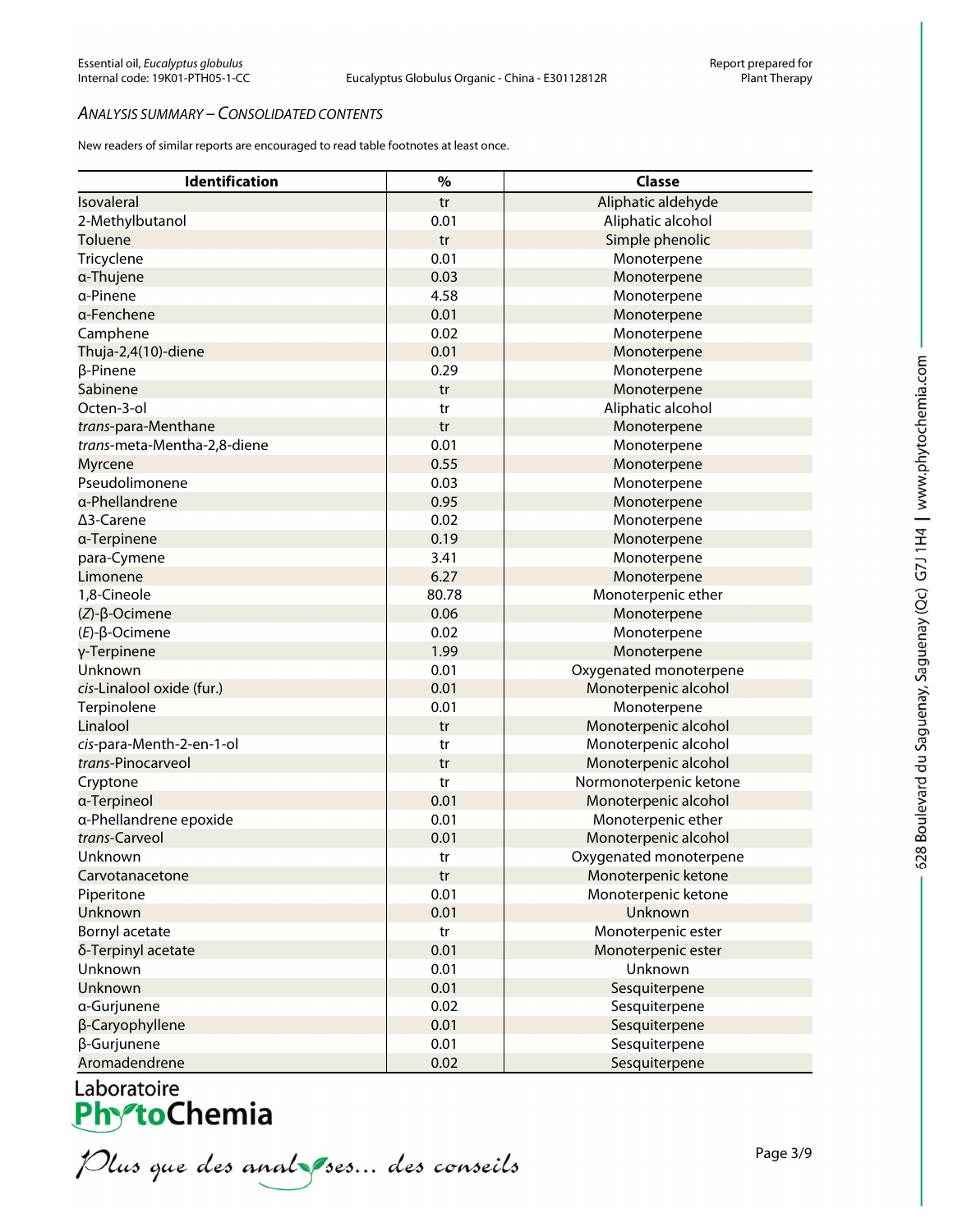Essential oil, *Eucalyptus globulus* Report prepared for

Eucalyptus Globulus Organic - China - E30112812R Plant Therapy

| a-Humulene                | 0.02   | Sesquiterpene |
|---------------------------|--------|---------------|
| a-Muurolene               | 0.01   | Sesquiterpene |
| a-Calacorene              | 0.01   | Sesquiterpene |
| <b>Consolidated total</b> | 99.49% |               |

tr: The compound has been detected below 0.005% of total signal.

Note: no correction factor was applied

**About "consolidated" data:** The table above presents the breakdown of the sample volatile constituents after applying an algorithm to collapse data acquired from the multi-columns system of PhytoChemia into a single set of consolidated contents. In case of discrepancies between columns, the algorithm is set to prioritize data from the most standard DB-5 column, and smallest values so as to avoid overestimating individual content. This process is semi-automatic. Advanced users are invited to consult the "Full analysis data" table after the chromatograms in this report to access the full untreated data and perform their own calculations if needed.

**Unknowns:** Unknown compounds' mass spectral data is presented in the "Full analysis data" table. The occurrence of unknown compounds is to be expected in many samples, and does not denote particular problems unless noted otherwise in the conclusion.



Plus que des analzes... des conseils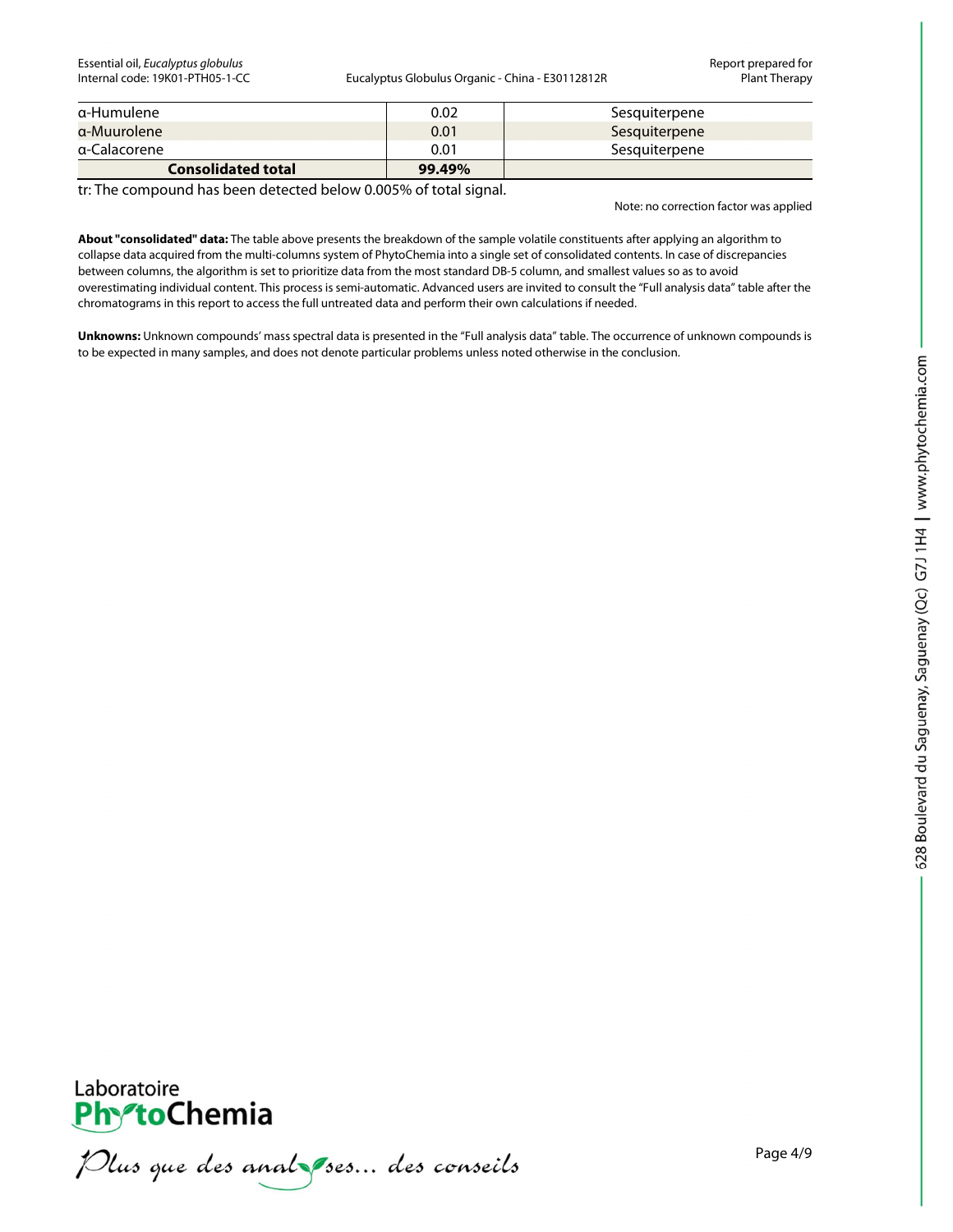# This page was intentionally left blank. The following pages present the complete data of the analysis.



Plus que des analzes... des conseils

Page 5/9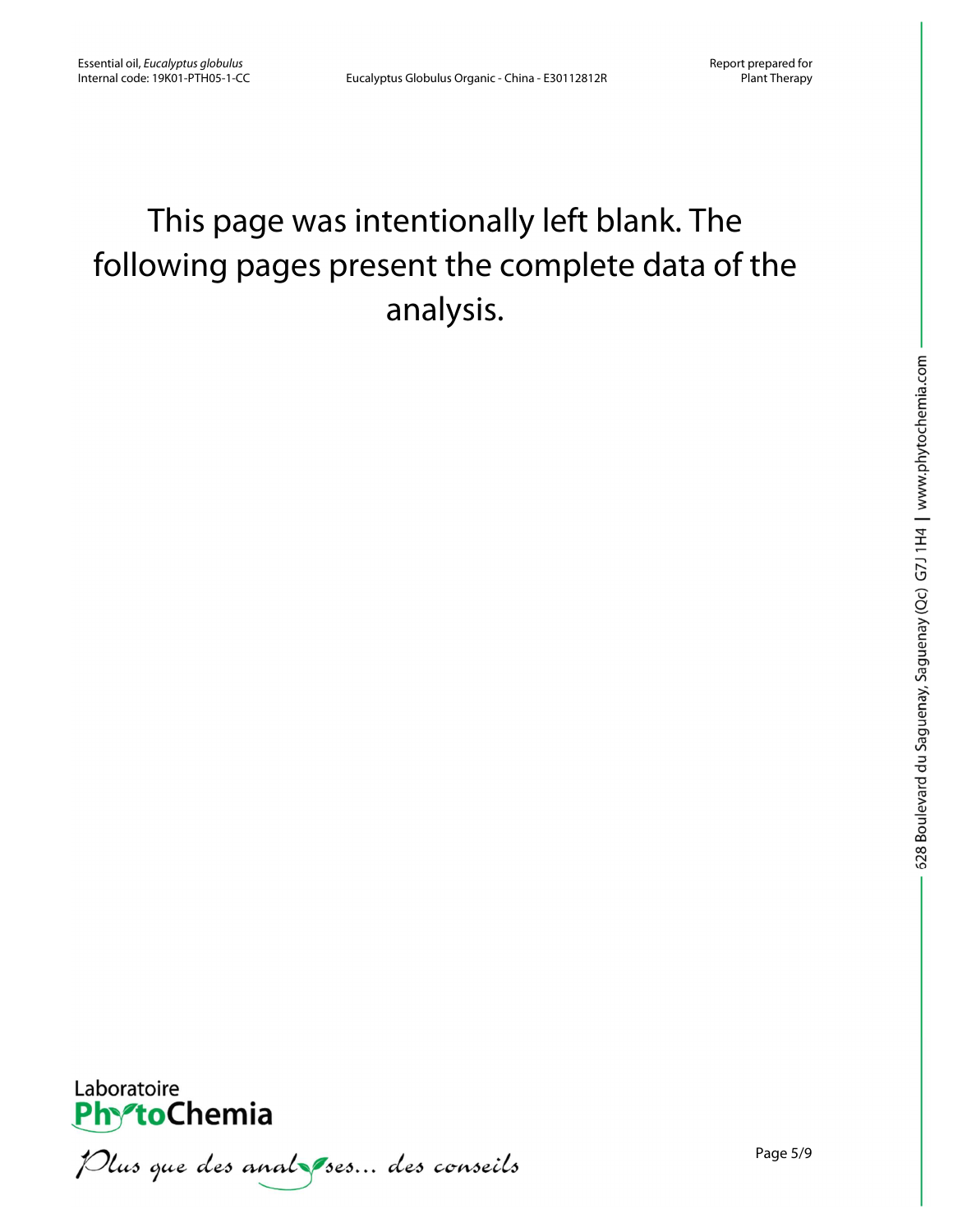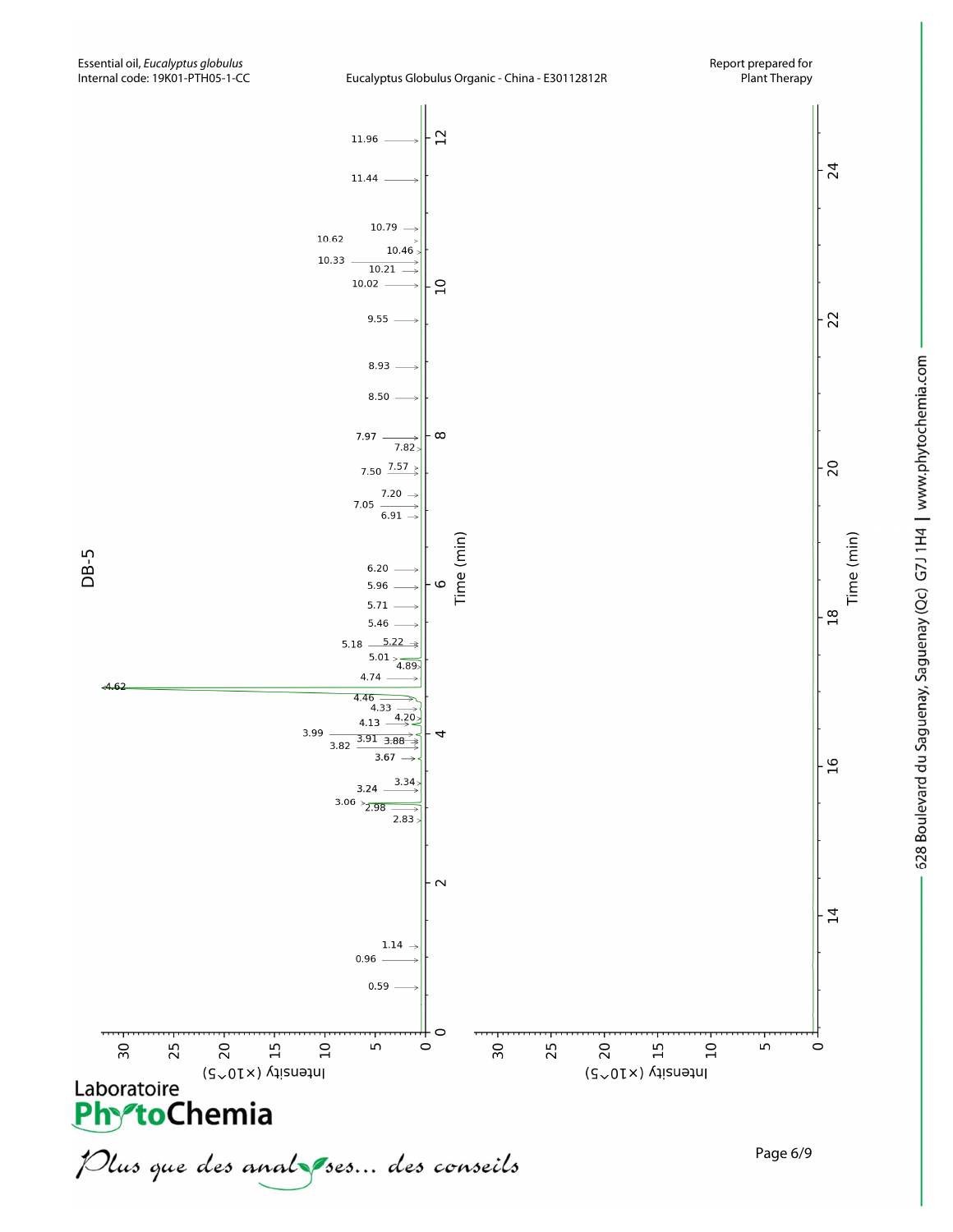



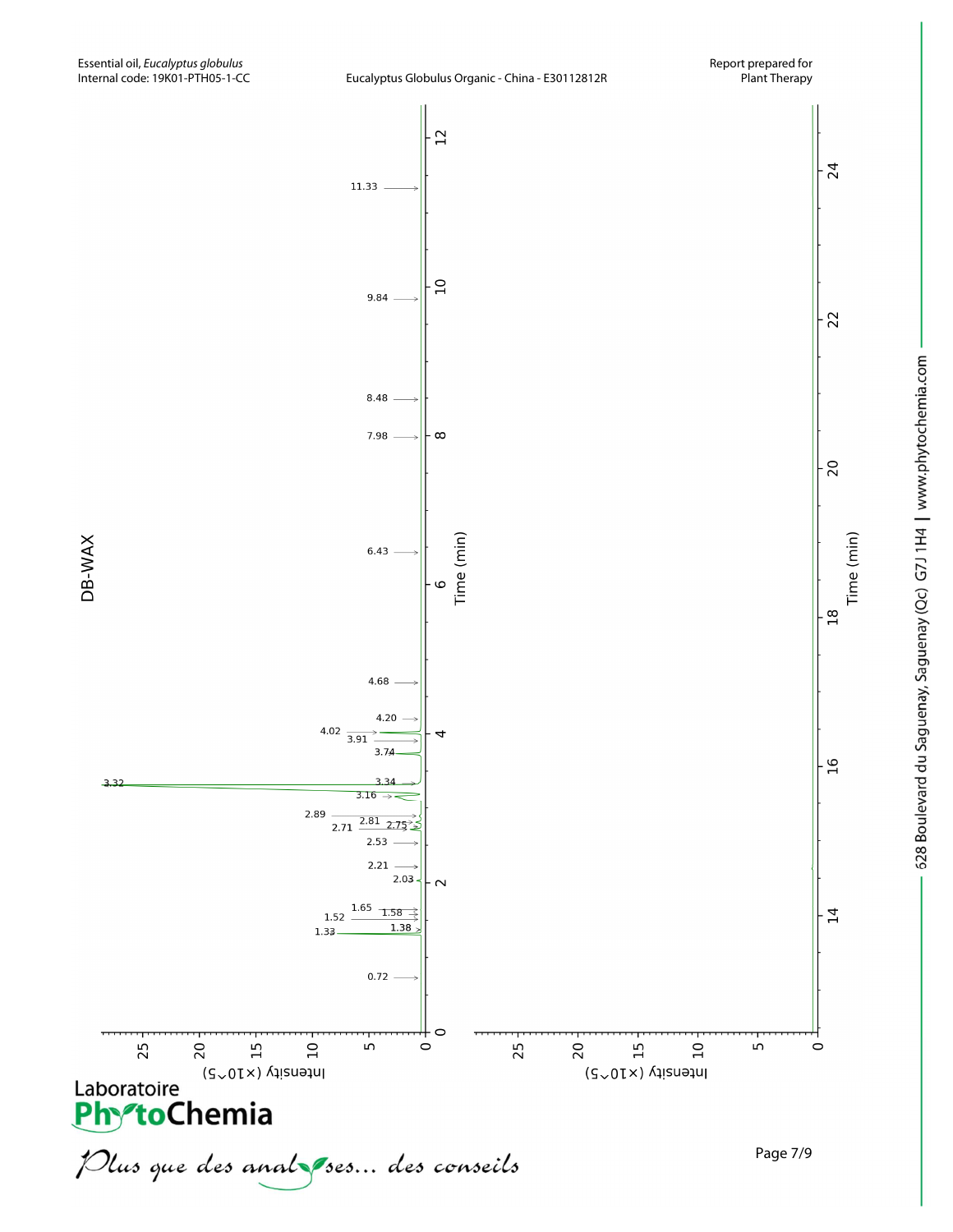## *FULL ANALYSIS DATA*

| <b>Identification</b>                                                  | <b>Column DB-5</b> |      |         | <b>Column DB-WAX</b> |      |        |  |
|------------------------------------------------------------------------|--------------------|------|---------|----------------------|------|--------|--|
|                                                                        | R.T                | R.I  | $\%$    | R.T                  | R.I  | $\%$   |  |
| Isovaleral                                                             | 0.60               | 641  | tr      | 0.72                 | 886  | tr     |  |
| 2-Methylbutanol                                                        | 0.96               | 736  | 0.01    | 3.34                 | 1176 | 0.31   |  |
| Toluene                                                                | 1.14               | 760  | tr      | $1.38*$              | 1001 | 0.04   |  |
| Tricyclene                                                             | 2.83               | 915  | 0.01    |                      |      |        |  |
| α-Thujene                                                              | 2.98               | 925  | 0.03    | $1.38*$              | 1001 | [0.04] |  |
| a-Pinene                                                               | 3.06               | 930  | 4.58    | 1.33                 | 993  | 4.71   |  |
| a-Fenchene                                                             | $3.24*$            | 942  | 0.03    | 1.58                 | 1022 | 0.01   |  |
| Camphene                                                               | $3.24*$            | 942  | [0.03]  | 1.64                 | 1028 | 0.02   |  |
| Thuja-2,4(10)-<br>diene                                                | 3.34               | 948  | 0.01    | $2.21*$              | 1084 | 0.01   |  |
| β-Pinene                                                               | $3.67*$            | 970  | 0.28    | 2.03                 | 1066 | 0.29   |  |
| Sabinene                                                               | $3.67*$            | 970  | [0.28]  | $2.21*$              | 1084 | [0.01] |  |
| Octen-3-ol                                                             | 3.82               | 980  | tr      |                      |      |        |  |
| trans-para-<br>Menthane                                                | 3.88               | 984  | tr      | 1.52                 | 1016 | tr     |  |
| trans-meta-<br>Mentha-2,8-<br>diene                                    | 3.91               | 986  | 0.01    | $2.71*$              | 1127 | 0.97   |  |
| Myrcene                                                                | 3.99               | 991  | 0.55    | 2.81                 | 1135 | 0.52   |  |
| Pseudolimonene                                                         | $4.13*$            | 1000 | 1.00    | 2.75                 | 1130 | 0.03   |  |
| a-Phellandrene                                                         | $4.13*$            | 1000 | [1.00]  | $2.71*$              | 1127 | [0.97] |  |
| ∆3-Carene                                                              | 4.20               | 1005 | 0.02    | 2.53                 | 1113 | tr     |  |
| a-Terpinene                                                            | 4.33               | 1014 | 0.19    | 2.89                 | 1141 | 0.22   |  |
| para-Cymene                                                            | 4.46†              | 1022 | 90.77   | 4.02                 | 1229 | 3.41   |  |
| Limonene                                                               | $4.62*$ †          | 1032 | [90.77] | 3.16                 | 1162 | 6.27   |  |
| 1,8-Cineole                                                            | $4.62*$ †          | 1032 | [90.77] | 3.32                 | 1175 | 80.78  |  |
| $(Z)$ -β-Ocimene                                                       | 4.74               | 1039 | 0.06    | $3.74*$              | 1208 | 2.11   |  |
| $(E)$ -β-Ocimene                                                       | 4.89               | 1049 | 0.02    | 3.91                 | 1221 | 0.03   |  |
| γ-Terpinene<br>Unknown [m/z<br>79, 93 (60), 43                         | 5.01               | 1057 | 1.99    | $3.74*$              | 1208 | [2.11] |  |
| (40), 94 (35), 137<br>$(33)$ , 77 $(26)$ , 91<br>$(20)$ , 152 $(18)$ ] | 5.18               | 1068 | 0.01    | 4.68                 | 1279 | 0.02   |  |
| cis-Linalool<br>oxide (fur.)                                           | 5.22               | 1070 | 0.01    | 6.43                 | 1399 | 0.01   |  |
| Terpinolene                                                            | 5.46               | 1086 | 0.01    | 4.20                 | 1242 | 0.01   |  |
| Linalool                                                               | 5.71               | 1101 | tr      | 7.98                 | 1517 | tr     |  |
| cis-para-Menth-<br>$2$ -en-1-ol                                        | 5.96               | 1118 | tr      |                      |      |        |  |
| trans-<br>Pinocarveol                                                  | 6.20               | 1133 | tr      |                      |      |        |  |
| Cryptone                                                               | 6.91               | 1180 | tr      |                      |      |        |  |
| a-Terpineol                                                            | 7.06               | 1190 | 0.01    |                      |      |        |  |
| a-Phellandrene<br>epoxide                                              | 7.20               | 1199 | 0.01    |                      |      |        |  |
| trans-Carveol                                                          | 7.50               | 1219 | 0.01    | 11.33                | 1791 | tr     |  |
| Unknown $\lceil m/z \rceil$                                            | 757                | 1224 | tr      |                      |      |        |  |

Laboratoire<br>**Phy<sup>z</sup>toChemia** 

Plus que des analzes... des conseils

Page 8/9